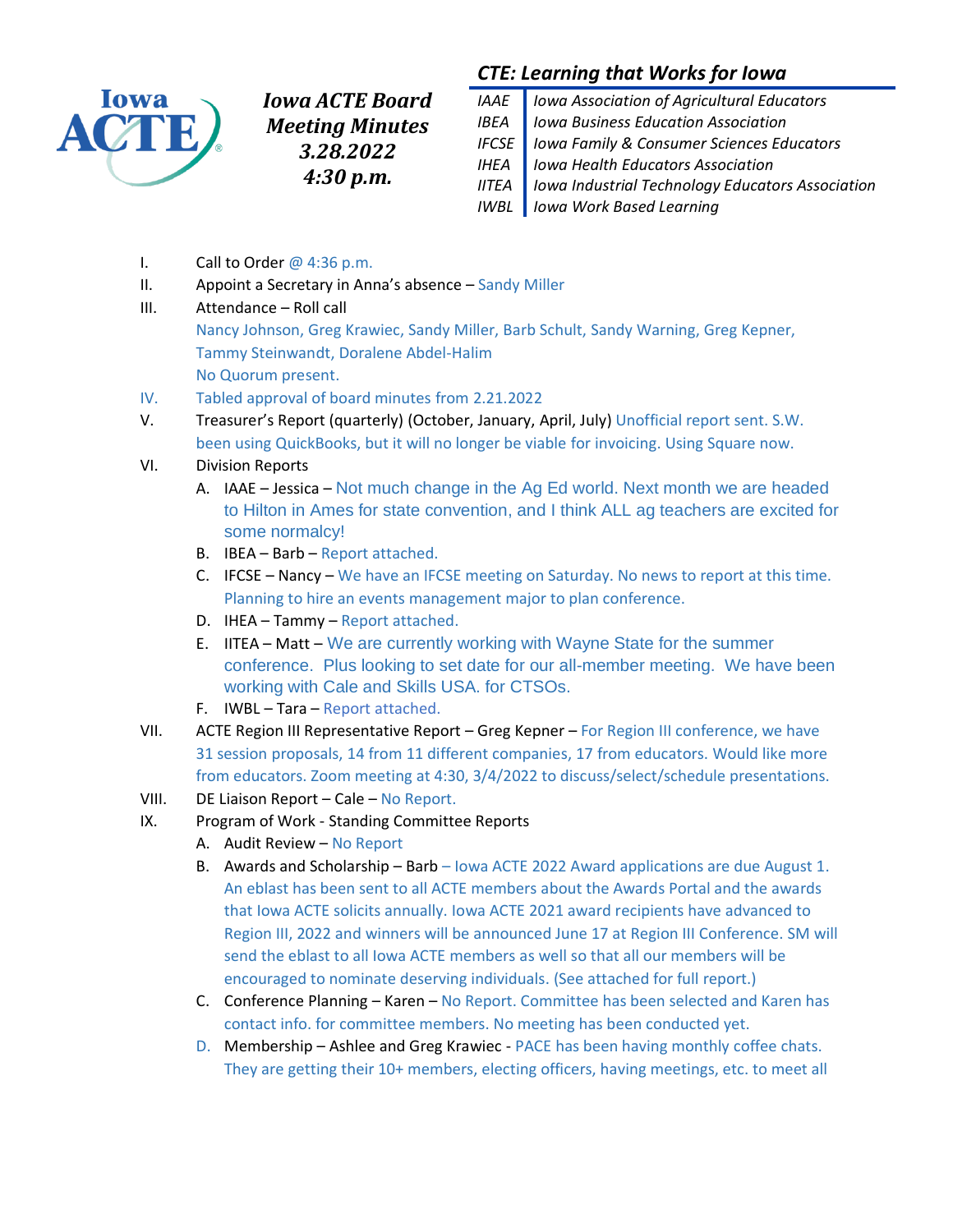requirements to add to Iowa ACTE as a Division. Greg has met with KCC on Institutional Memberships and KCC is in the process of beginning this practice.

- E. Policy Development Susan No Report.
- F. Communications Susan No Report.
- G. Nominating Susan No Report.
- X. Ad Hoc Committee Reports none
- XI. Ex-officio reports
	- A. Executive Director and Membership Sandy M. See attached report.
- XII. Unfinished Business
	- A. [Region III Conference](https://www.acteonline.org/region-page/region-iii-workshops-and-conferences/) Sandy, Greg Kepner
		- i. Embassy Suites, Des Moines, June  $15 17$ , 2022, Plan to attend, request registration and lodging from your school or RPP, our board will help facilitate the 7 business and industry tours and be hosts to breakout sessions, call for proposals due April  $1 - 32$  delegates registered, 12 exhibitors with potential for 6 more from companies who have submitted a Call for Proposal but have not registered as an exhibitor, 3 General Session Sponsors, 1 Beverage Break sponsor. 45 rooms have been booked of the 81 needed. The Pre-Conference Session, "Making ACTE Work for your Division/Service Area" session led by LeAnne Wilson, ACTE Executive Director, Brandon Russell, Region III V.P. Elect and Lisa Stange, Region III V.P., Wednesday, June 15, 2:00 – 4:30 is for all Division leaders and officers in each division from each state.
	- B. National Policy Seminar Sandy M. Excellent National Policy Seminar hosted by ACTE included updates on congressional process and priorities, legislative agenda, Hill visit preparation and strategies to influence federal policy makers. Six in-person attendees and one virtual from Iowa. Sandy M. gave a NEDA Liaison report to the ACTE board on Saturday, gave a short NEDA update during the Quality Association Standards Award Presentation on Sunday, attended the State Leadership Workshop on Sunday, and made appointments with five of the six Iowa Representatives and Senators prior to NPS. The six in-person attendees, including Ashlee Spannagel, had great visits with staffers of Rep. Hinson, Rep. Miller-Meeks, Rep. Axne, Senator Ernst and an in-person visit with Senator Grassley. Iowa Delegates were also invited by Ranking Member, Senator Grassley, to attend the Senate Judiciary Hearing for Supreme Court nominee, Judge Ketanji Brown Jackson on March 22 and gladly accepted the invitation to attend this historic event.

#### XIII. New Business

- A. Unification
	- i. Update on division conversations "Haven't heard anything but haven't had a meeting."
	- ii. ACTE update email  $-$  will table till next meeting
- B. Iowa ACTE Best Practices Conference
	- i. Sept. 20, 2022
- C. Treasurer's stipend –

Tabled until we have a quorum, suggested doubling stipend to \$1000.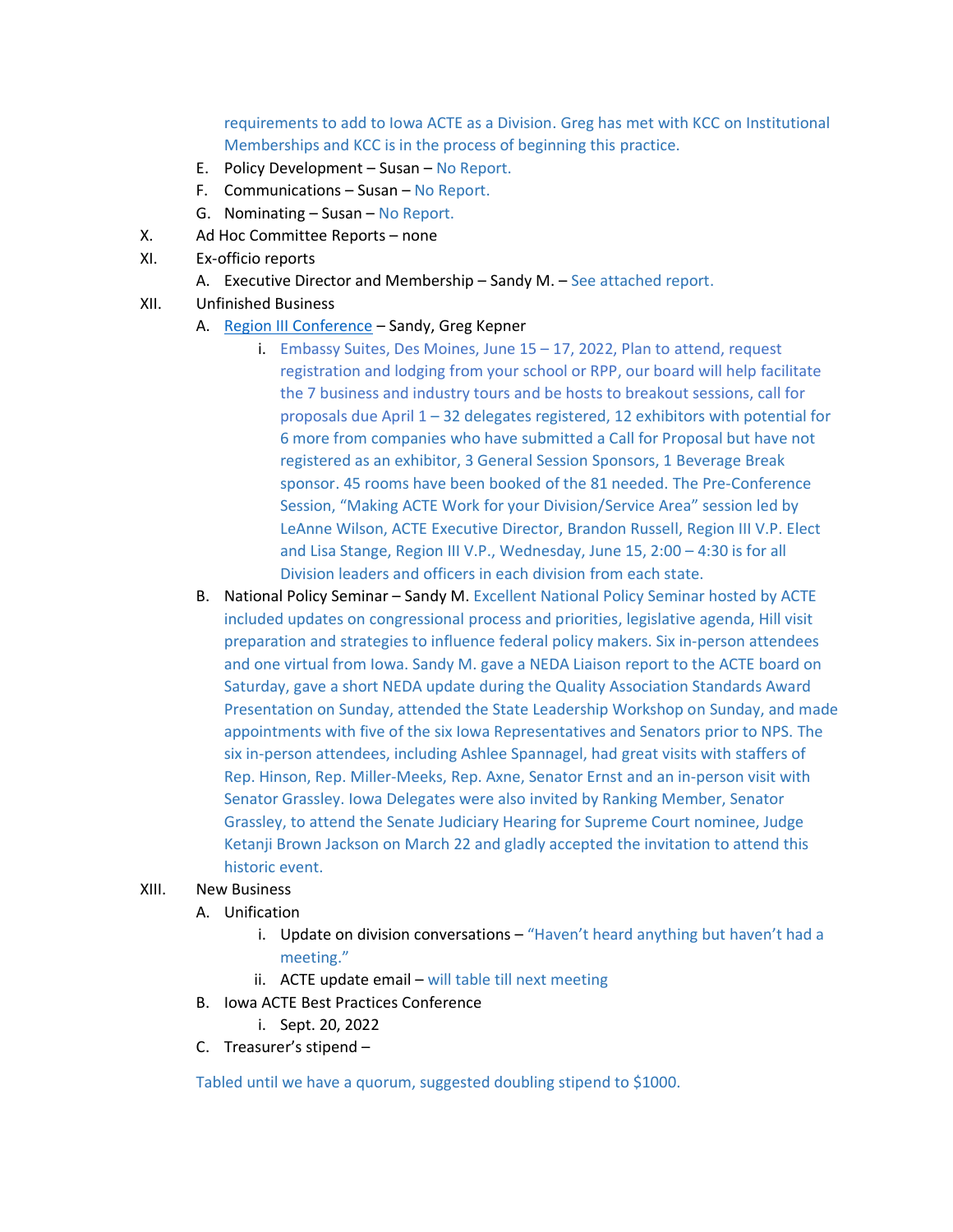XIV. Other Adjourn

Next Meetings: April 18, May 16, June 20

Respectfully Submitted, Sandy Miller

> Iowa Business Education Association Report for IOWA ACTE March 28, 2022

NBEA 2022 Annual Convention, April 12-15, 2022-Chicago, IL Chicago Marriott Downtown Magnificent Mile Info a[t https://nbea.org/page/2022Convention](https://nbea.org/page/2022Convention)

IBEA 2022 Annual Fall Convention, September 25-26, 2022 Holiday Inn & Suites Des Moines-Northwest 4800 Merle Hay Road, Urbandale, IA The planning committee is choosing a theme, seeking presenters, and organizing the event.

An email was sent to IBEA members on Saturday, March 19 for award nominations. (Forwarded to IACTE Board)

Awards

#### <https://www.ibeaonline.org/forms>

- Outstanding Business Educator Secondary Level (7-12)
- Outstanding Business Educator Post-secondary Level
- Outstanding New Business Educator Secondary (1-5 year teacher)
- Outstanding New Business Educator Post-secondary (1-5 year teacher)
- Outstanding CTSO Advisor (Due May 1)
- [Hoffman Award Nominations \(](https://www.ibeaonline.org/wp-content/uploads/2020/03/nomination.all_.pdf)Due June 1)
- [Distinguished Service Award Nominations \(](https://www.ibeaonline.org/wp-content/uploads/2020/03/distinguished.pdf)Due June 1)
- Service to Business Education Award Nominations (Due June 1)
- Iowa BEST Award

Business Education Teacher Mentoring Program

https://www.ibeaonline.org/business-teacher-mentoring-program.

Respectfully submitted,

Barbara Schult, MBA IBEA Representative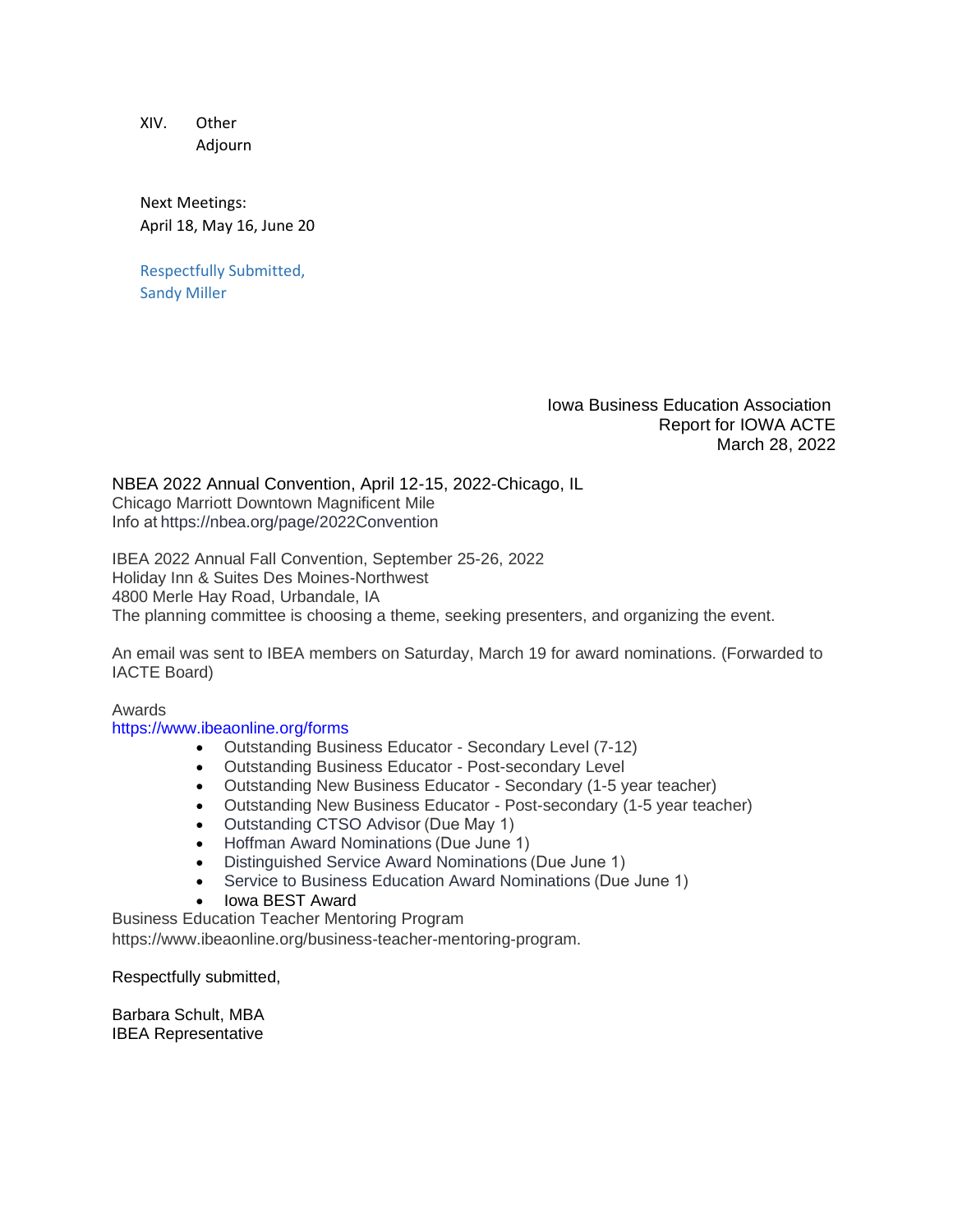IHEA Report Tammy Steinwandt March 2022

New Liaison:

- $\checkmark$  IHEA completed some officer and updating by-laws at the March Meeting
- $\checkmark$  The Past President position will now serve as the IACTE representative
	- o Maureen Weaver will be replacing Tammy Steinwandt. Maureen has also served as the IHEA Representative in the past.
	- $\circ$  Tammy will continue to serve until Maureen takes over, and Tammy will help Maureen and can work jointly with Maureen if she is unable to attend meetings, etc.

Annual Conference:

- $\checkmark$  FFA Building Conference 2023, Dates being planned for 2023
- $\checkmark$  Small ½ day workshops over summer of 2022, in person and in various locations across the State. More information, topics, dates and registration, TBA. Will reflect a "Return to Best Practices"

New Leadership:

- $\checkmark$  Two new Board members, co-sharing the role of Second Vice President, next meeting discussion to further delineate
	- o Brenda Wimmer, Morningside
	- o Amanda Haverhals, Morningside

#### Next IHEA Board Meeting

✓ April 26, 2022

IWBLReport Tara Troester March 2022

# **Annual Conference**

- April 14, 2022, Prairie Meadows, Altoona, [Registration](http://www.iowawbl.org/pd/) (\$200) closes April 1
- Keynote speaker (AM): Brooks Harper
- All attendees will receive a copy of his book, *Why should we hire you: Every day is an interview*
- 24 sessions with keynote offering two breakout sessions
- 9 exhibitors
- 252 registered
- Free membership with registration (IWBL will send names and a check to Sandy post-conference)

# **Next Meeting**

• March 31, 2022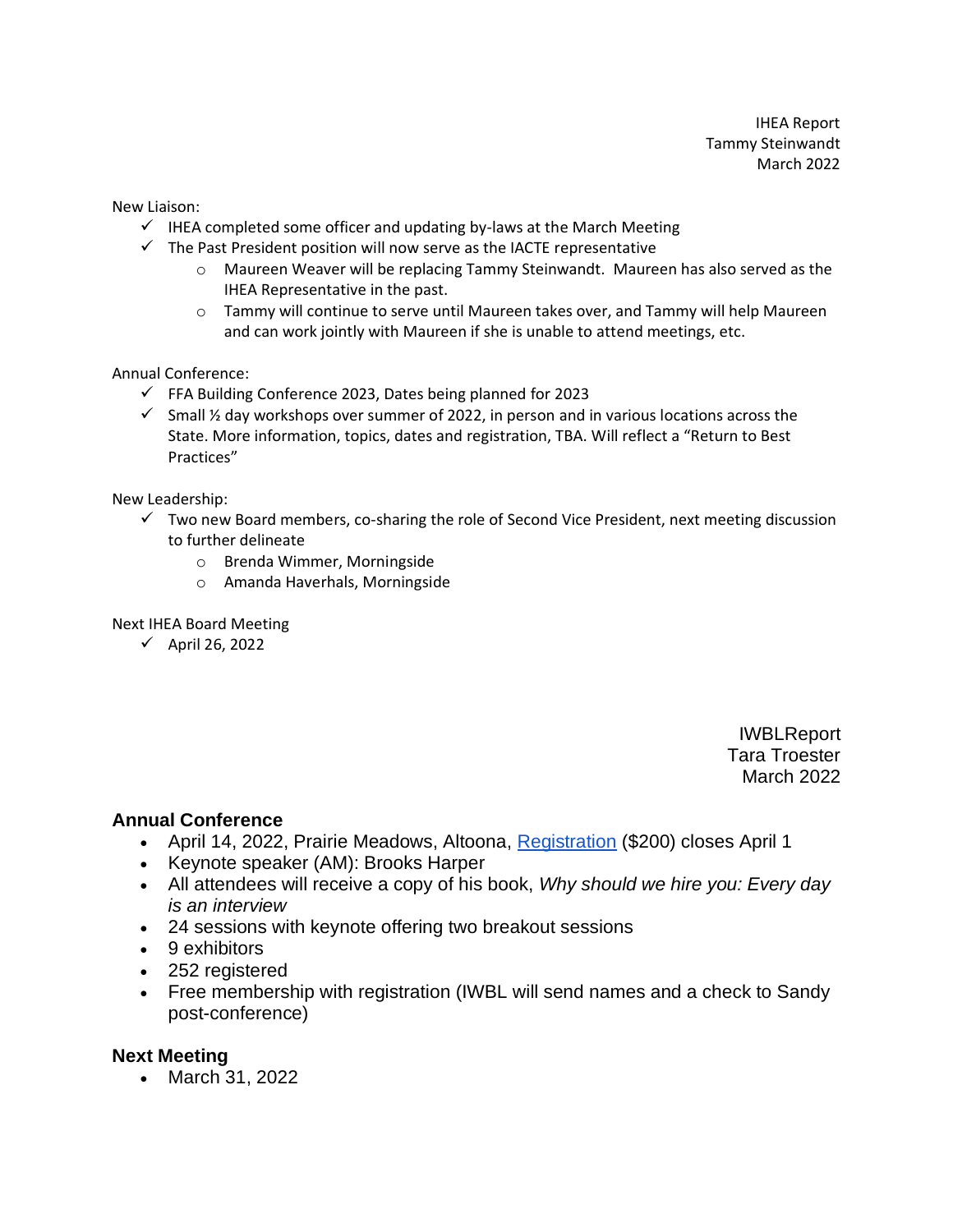Iowa ACTE Awards Report Barb Schult, Chair March 28, 2022

An eblast was sent on February 1 to help garner more applicants. We feel this has had an impact on an increase of applicants. The Iowa awards portal will close on August 1. Nationals will send another eblast later this spring/summer. (See eblast on second page along with the awards portal link.) (Reminder to self: just let us know when you'd like to send this and we will add it to our calendar.)

March 1 was the deadline for state award winners to be moved on to the region round. The Iowa individuals listed below were advanced to the regional round.  Lifetime Achievement: Lisa Stange Teacher of the Year: Jacob Hunter New Teacher of the Year: Steven Eskildsen

Nationals has updated our homepage for the 2024 Excellence Awards program.

Please let me know who will be representing each CTE area as the judge(s). **Agriculture Business** Family and Consumer Sciences Health Science Industrial Technology Additional representation???

Respectfully submitted,

Barbara Schult, MBA Iowa ACTE Awards Chair

Page Break Hello Iowa educators,

Iowa ACTE is conducting a statewide search for excellence in career and technical education (CTE) to highlight outstanding educators as part of our annual awards program. We are seeking nominations from all divisions, positions and content areas until **Aug. 1** for the following awards:

- Iowa ACTE Teacher of the Year
- Iowa ACTE Postsecondary Professional of the Year
- Iowa ACTE New Teacher of the Year
- Iowa ACTE Teacher Educator of the Year
- Iowa ACTE Administrator of the Year
- Iowa ACTE Counseling and Career Development Professional Award
- Iowa ACTE Carl Perkins Community Service Award
- Iowa ACTE Lifetime Achievement Award

Iowa also has it's state-only awards open for applications until **Aug. 1**:

- 2022 Oran Beaty Leadership Award
- 2022 Dave Bunting CTE Teacher Prep Application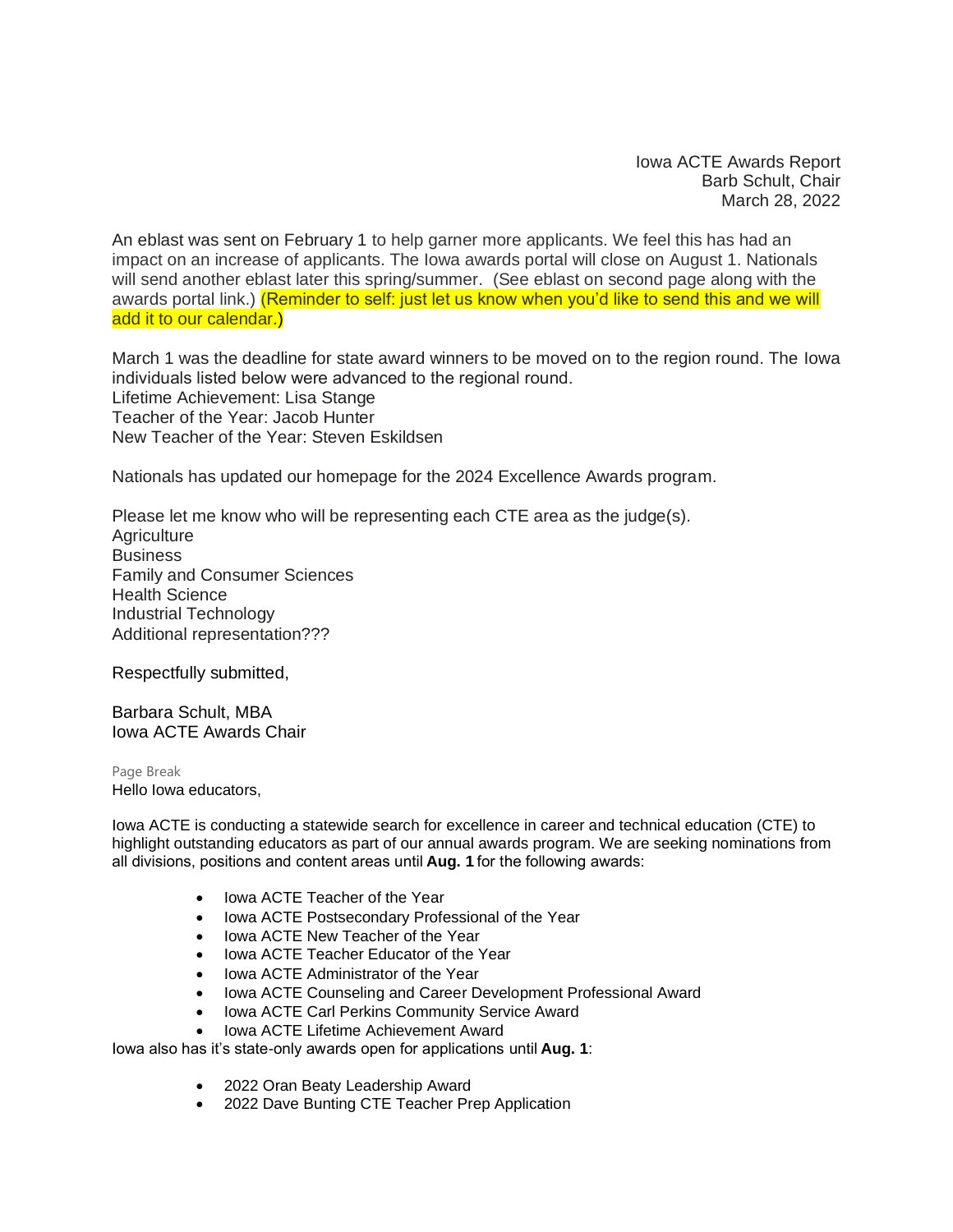Deserving candidates for these awards have demonstrated their commitment to CTE through their innovation, accomplishments and contributions to the CTE community. We are accepting nominations until **Aug. 1**. Award recipients will then be judged, and Iowa ACTE award winners will have their nominations forwarded on to be considered for the ACTE Region III Awards. Learn more about the nomination guidelines and how to submit a nomination online[here.](https://nam02.safelinks.protection.outlook.com/?url=http%3A%2F%2Facte.informz.net%2Fz%2FcjUucD9taT04NjIyNTk3JnA9MSZ1PTkxODIxODY0MyZsaT03NDg3MDM3Mg%2Findex.html&data=04%7C01%7Cbarbara.schult%40linnmar.k12.ia.us%7Ceb8e2af091eb40ac90d708d9e582e7c7%7Cc45d64432b0c41d38b11963ef5cfbeb3%7C1%7C0%7C637793172677878771%7CUnknown%7CTWFpbGZsb3d8eyJWIjoiMC4wLjAwMDAiLCJQIjoiV2luMzIiLCJBTiI6Ik1haWwiLCJXVCI6Mn0%3D%7C3000&sdata=1y%2BEVGnY3e93EGgUnkKK9S%2FXBAP3737IxTb5TxYIdI4%3D&reserved=0)

If you have any questions, please contac[t Sandra Miller o](mailto:sandymiller1414@gmail.com?subject=Awards)[r Barb Schult,](mailto:barbara.schult@linnmar.k12.ia.us?subject=Awards) Iowa Awards Committee Chairs.

Iowa ACTE Executive Director Report Sandy Miller March 28, 2022

# **Program of Work: Member Value and Engagement** Website updates:

• Numerous updates – Region III conference

# **Professional & Leadership Development**

Region III Conference

- June  $15 17$
- Embassy Suites, Des Moines, Goal 100 120 attendees, 81 room nights total
- Draft agenda is on ACTE Region III and Iowa ACTE web pages, Board, Region III Policy members and Executive Directors are asked to help advertise
- Early Registration by May 15 \$225. After May 15 Registration \$250.,
- Working on menu items, budget, exhibitors, sponsors, call for proposals, tours, networking events, revised contract to include attrition & correct room assignments, AV, Wednesday session 2-4:30 led by LeAnn Wilson, ACTE Executive Director, webpage, agenda, goodie bags, CTE Fund silent auction, etc.

#### Iowa ACTE Conference

• Sept. 20, 2022

# **Advocacy and Awareness**

• SAVE the Date- CTE Day at the Capitol for Thursday, February 9, 2023, 7:00 – 2:00 Full Rotunda NPS (National Policy Seminar)

• Meetings were held with staffers of Rep. Hinson, Rep. Axne, Rep. Miller-Meeks and Senator Ernst, Meeting was held with Senator Grassley advocating for increased Perkins appropriations and Short Term Pell grants. Perkins appropriations have increased by 45 Million, still way behind from early 2000s considering inflation factor. Asked all to join CTE caucus if not already a member.

#### **Strategic Partnerships**

- Presidential Scholar Nominees
- Working with PACE (Postsecondary, Adult and Career Educators) to start a division
- Iowa ACTE will host an exhibit and give greetings at IWBL conference April 14 at Prairie Meadows.

**Innovation**